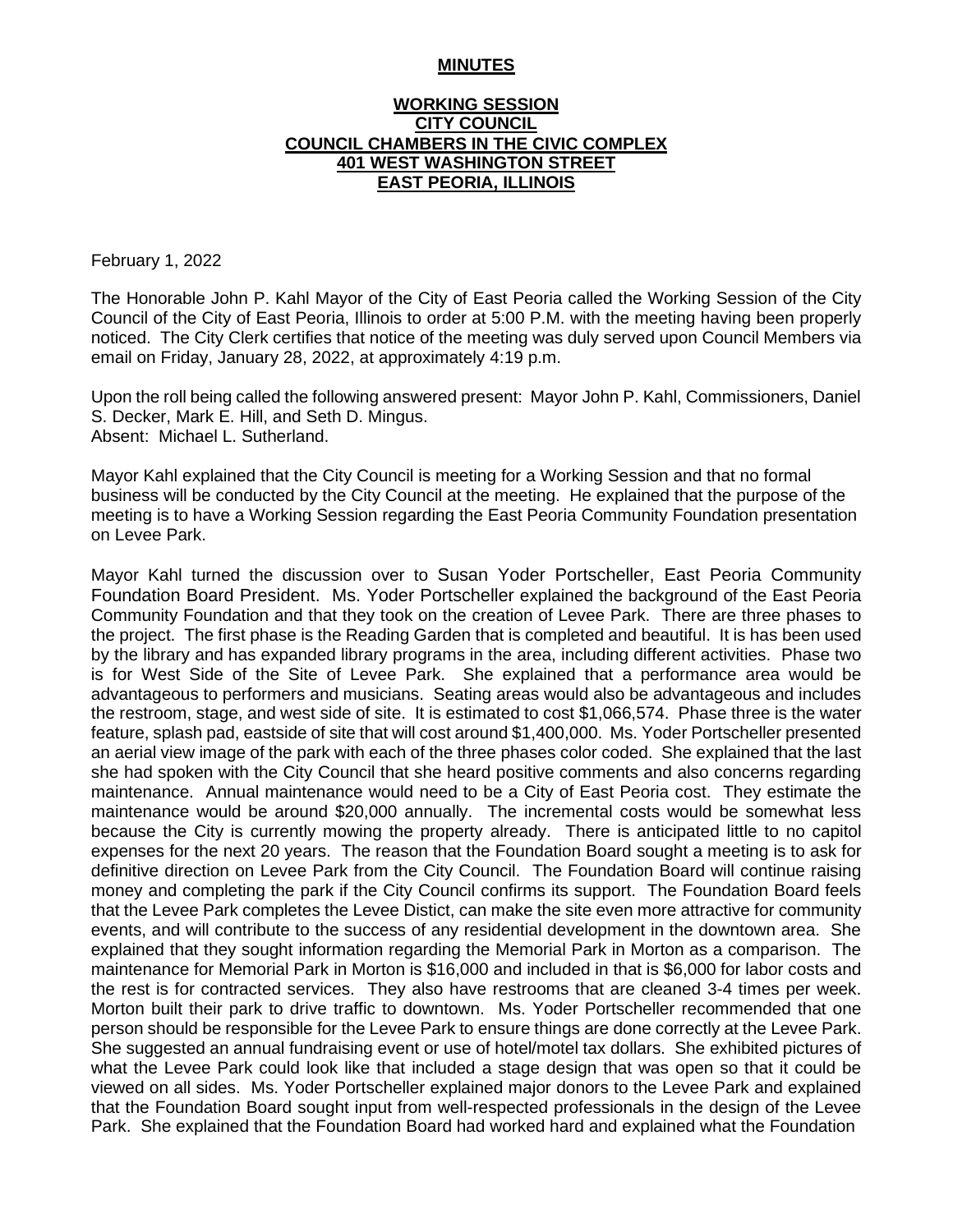# Page 2

Board had done regarding Levee Park. She explained the transparency of the Foundation Board and the ways they sought input regarding the Levee Park including a survey that was done in July 2020. Ms. Yoder Portscheller discussed the Levee Park Dedication Ceremony and community outreach group that was created. She explained that the Levee Park is planned to be a special place with multiple uses, including (1) serving every aspect of the community, (2) draw even more people into the downtown to spur economic activity and growth, (3) provide the infrastructure needed for community activities and events, while ensuring current activities are enhanced, (4) minimizing permanent hard features that might interfere with a variety of events, (5) assure access for car show vehicles, and (6) be an important amenity to developer Flaherty and Collins.

Ms. Yoder Portscheller turned the discussion over to Dennis Triggs, Foundation Board Secretary/Treasurer. Mr. Triggs introduced everyone on the Foundation Board that were present at the meeting. He explained that the City of East Peoria and the Foundation currently have until the end of this November to psend the \$500,000 DCEO grant which will be difficult if the Levee Park is redesigned and construction is postponed. Also, materials need to be ordered with a lead time of some materials being 20 weeks. This will also put into questionthe ability to accept the \$400,000 matching OSLAD grant that the Foundation has submitted. The project may or may not be approved during this round of awards; however, the stage and spray pad are key elements included in the grant request. The Foundation will do anything to not require cancellation. Over the last year, the Foundation has made modifications to the plans, including removing planned trees. They must move quickly to determine the park design, a stage or no stage, seating, splash pad, etc. It would break his heart to not receive the DCEO money or not receive the OSLAD grant. The residents that are serving on the Foundation Board and those that made donations to the park are the ones needed to build community pride. It is important to listen to them. The Foundation is asking City Council to approve the design as submitted and to agree to maintenance. If the City Council want a design change, the Foundation wants to know. If no city maintenance costs will be submitted, they need to know that. Mr. Triggs explained that the Levee Park is being built with great quality. The Foundation is going to do it right or they are not going to do it all.

Gary Uftring of Uftring Auto Group who is Foundation Board member came up to the podium to make comments. He stressed the importance of things that are being done. He explained that East Peoria is a good community to do business in. He would like the City Council to consider how much money is spent by merchants that do business here or get employees to the community. He spends between \$50,000-\$75,000 per month. He enjoys the other businesses that bring people to the community. Mr. Uftring commented on the businesses that attract people to do business in the City and EastSide Centre. He commented on factories and employees that work in East Peoria and spend money here. The retail impact is keeping the retailers going well. He sees other events and family gatherings that can attract people to want to come to the East Peoria Community. The Foundation is asking for a grant from OSLAD and commented on the natural beauty in East Peoria. He commented on the difficult job that they do. The quality of life is important. Mr. Uftring explained that the City gets sales tax dollars from the area. He feels that the Levee Park is a quality-of-life feature that he would like to see move forward.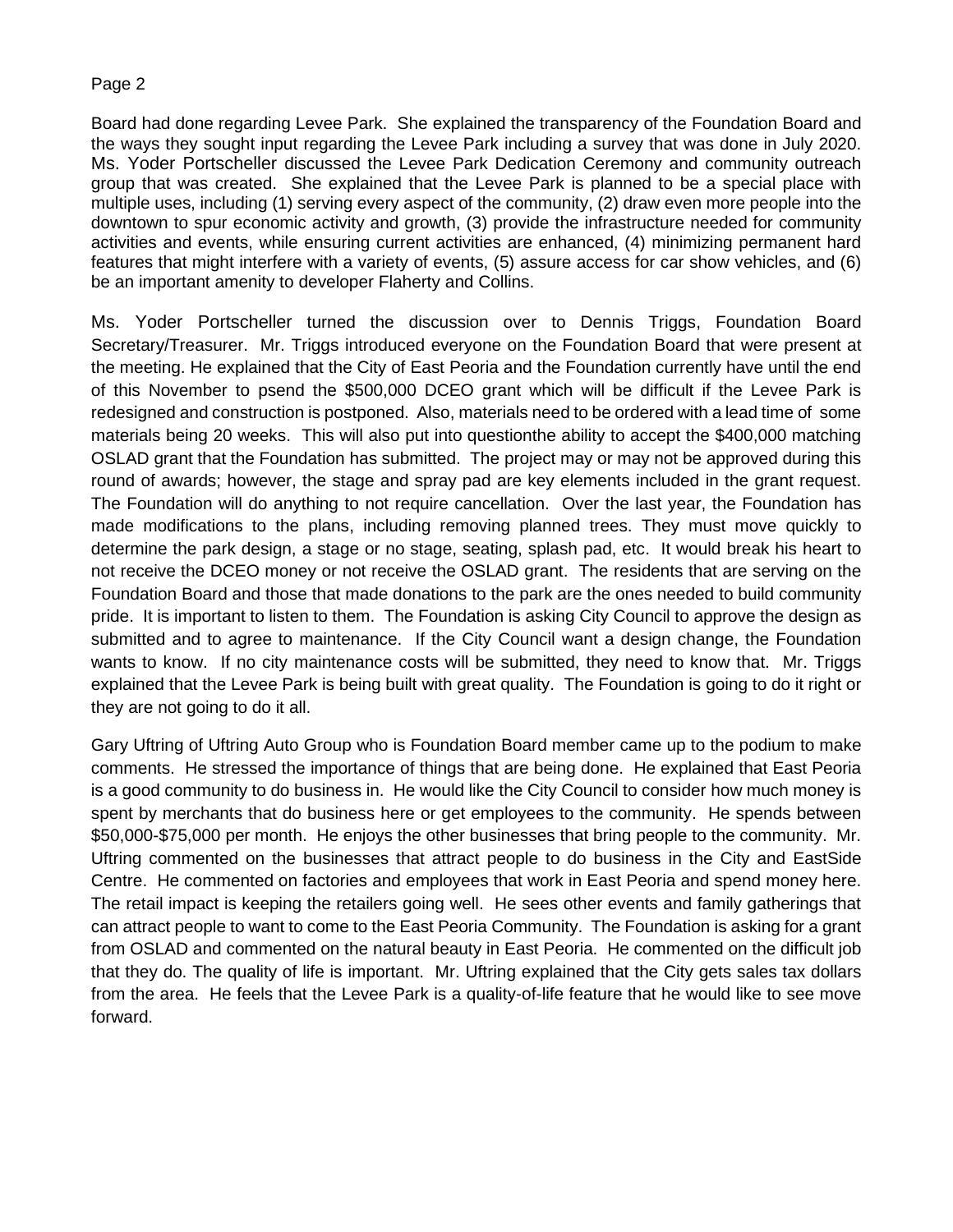# Page 3

Matt Mamer from CEFCU and Foundation Board Member came up to the podium. He explained that the project is supported by his family. He joined the Foundation Board after his father passed away. His family has also supported Levee Park financially. CEFCU has also supported Levee Park financially. He appreciates the concerns over the maintenance costs. The infrastructure and amenities add value to residents and visitors and makes the other businesses located in the City more attractive. He explained that if the Foundation does not have the City's support, then they cannot get more financial support from others.

Mayor Kahl thanked the Foundation Board members. He explained that he supports Levee Park. He would like to identify who is taking ownership of the Park, and he wants a commitment from Council to say we accept ownership, maintenance, and additional capital expenditures in the future. Mayor Kahl would like the stage on the point or against the City Hall building, and he does not like the tiered seating because he feels like it would take away the use of the space. He is willing to take ownership and set money aside for maintenance using hotel/motel tax funds. Mayor Kahl explained that there is minimal city staff to maintain several properties now, and the City will be seeking to add two additional employees.

Commissioner Hill commented on Levee Park. He would like to do a better job taking care of Levee Park and setting money aside for the maintenance. He feels that the City should take ownership and set aside money for maintenance and capital expenses. He is in favor of the tiered seating, the splash pad, and water feature. He does not want a flat oasis and feels appropriate seating and shade trees is important. He commented on the stage explaining that he is open on the location of the stage.

Commissioner Mingus thanked the Foundation Board for their work and the presentation. There are going to be maintenance costs and long-term capital costs. He will support the Park if the money is budgeted for maintenance and future capital costs. He feels that it is necessary to set aside money for the project in order to ensure that it is maintained adequately. Commissioner Mingus supports Levee Park because hotel/motel fund will be used which is not taking money away from public safety or garbage trucks or other services that citizens receive. He inquired as to why the stage is where it is located.

Mr. Triggs explained that there is room for hundreds of people and not thousands of people. Unless there are several thousands of people, then you take the stage out of usage. They envisioned the people area being closer. He feels if the stage is at the tip, then it will not be used. He is confident that you can have hundreds of people utilizing the stage and area if it is placed on the Washington Street side of the Park. Ms. Yoder Portscheller commented on the splash pad its location near the bathrooms and the utility closet for efficiency and logistical purposes. The pedestrian spine is moved further toward Richland Street to give more space in the middle and other large events that would need a bigger space. The terraced seating is for a quick seating for individuals in the Park.

Commissioner Decker explained that he supports and hopes that the Park can be a benefit to the Vietnam Wall. He feels that the Park can accommodate the wall. He agrees that the City needs to identify who will pay for it and start setting aside money now. He believes that there may be an opportunity with future fundraising for the Park maintenance. He commented on the splash pad and ensuring that money is put aside for the maintenance and capital expenses. Commissioner Decker would like to see the fountain completed. He supports the project as submitted.